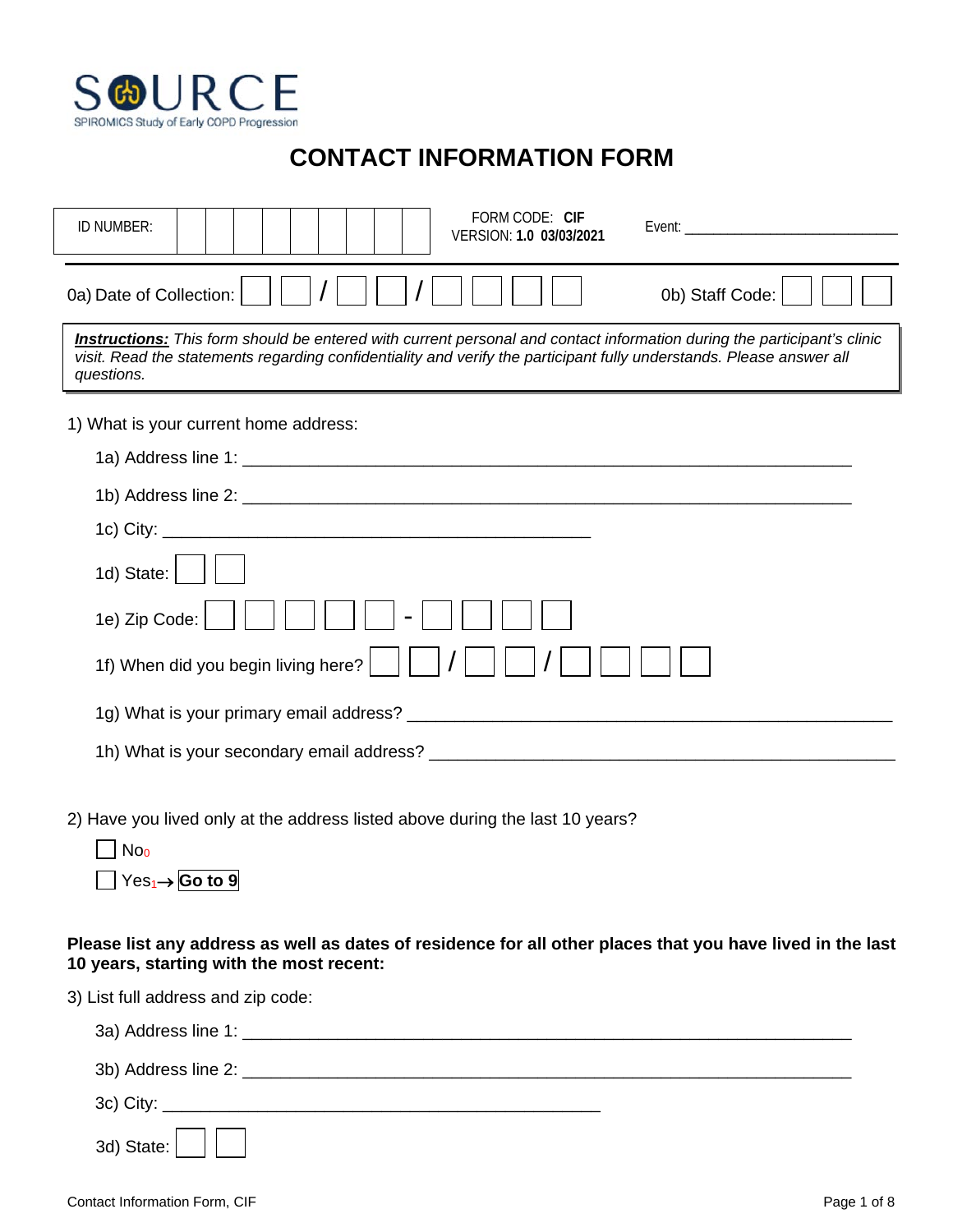| FORM CODE: CIF<br>ID NUMBER:<br>Event: ______________________<br>VERSION: 1.0 03/03/2021 |
|------------------------------------------------------------------------------------------|
|                                                                                          |
| 3e) Zip Code:                                                                            |
| 3f) Dates of residence:<br>through                                                       |
| 3g)                                                                                      |
| 3h) Did you live anywhere else in the last 10 years?                                     |
| $No_0 \rightarrow$ Go to 9                                                               |
| Yes <sub>1</sub>                                                                         |
|                                                                                          |
| 4) List full address and zip code:                                                       |
|                                                                                          |
|                                                                                          |
|                                                                                          |
| 4d) State:                                                                               |
| 4e) Zip Code:                                                                            |
| 4f) Dates of residence:<br>through                                                       |
| 4g)                                                                                      |
| 4h) Did you live anywhere else in the last 10 years?                                     |
| $\Box$ No <sub>0</sub> $\rightarrow$ Go to 9                                             |
| Yes <sub>1</sub>                                                                         |
|                                                                                          |
| 5) List full address and zip code:                                                       |
|                                                                                          |
|                                                                                          |
|                                                                                          |
| 5d) State:                                                                               |
| 5e) Zip Code:                                                                            |
| 5f) Dates of residence:<br>through                                                       |
| 5g)                                                                                      |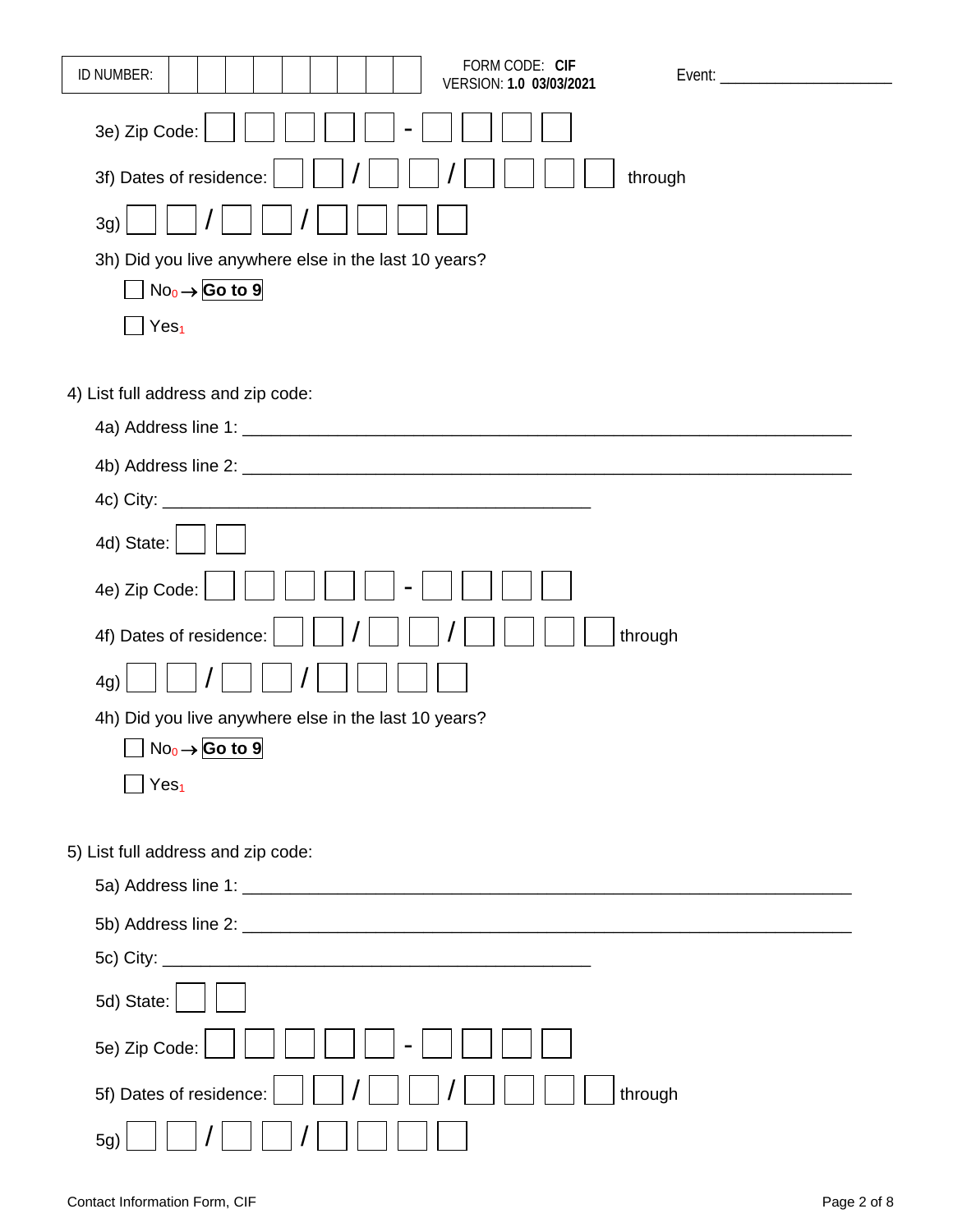| ID NUMBER:                                                                         | FORM CODE: CIF<br>VERSION: 1.0 03/03/2021 | Event: __________________________ |
|------------------------------------------------------------------------------------|-------------------------------------------|-----------------------------------|
| 5h) Did you live anywhere else in the last 10 years?<br>$No_0 \rightarrow$ Go to 9 |                                           |                                   |
| Yes <sub>1</sub>                                                                   |                                           |                                   |
| 6) List full address and zip code:                                                 |                                           |                                   |
|                                                                                    |                                           |                                   |
|                                                                                    |                                           |                                   |
|                                                                                    |                                           |                                   |
| 6d) State:                                                                         |                                           |                                   |
| 6e) Zip Code:                                                                      |                                           |                                   |
| 6f) Dates of residence:                                                            |                                           | through                           |
| 6g)                                                                                |                                           |                                   |
| 6h) Did you live anywhere else in the last 10 years?                               |                                           |                                   |
| $No_0 \rightarrow$ Go to 9                                                         |                                           |                                   |
| Yes <sub>1</sub>                                                                   |                                           |                                   |
| 7) List full address and zip code:                                                 |                                           |                                   |
| 7a) Address line 1: _________                                                      |                                           |                                   |
|                                                                                    |                                           |                                   |
|                                                                                    |                                           |                                   |
| 7d) State:                                                                         |                                           |                                   |
| 7e) Zip Code:                                                                      |                                           |                                   |
| 7f) Dates of residence:                                                            |                                           | through                           |
| 7g)                                                                                |                                           |                                   |
| 7h) Did you live anywhere else in the last 10 years?                               |                                           |                                   |
| $No_0 \rightarrow$ Go to 9                                                         |                                           |                                   |
| Yes <sub>1</sub>                                                                   |                                           |                                   |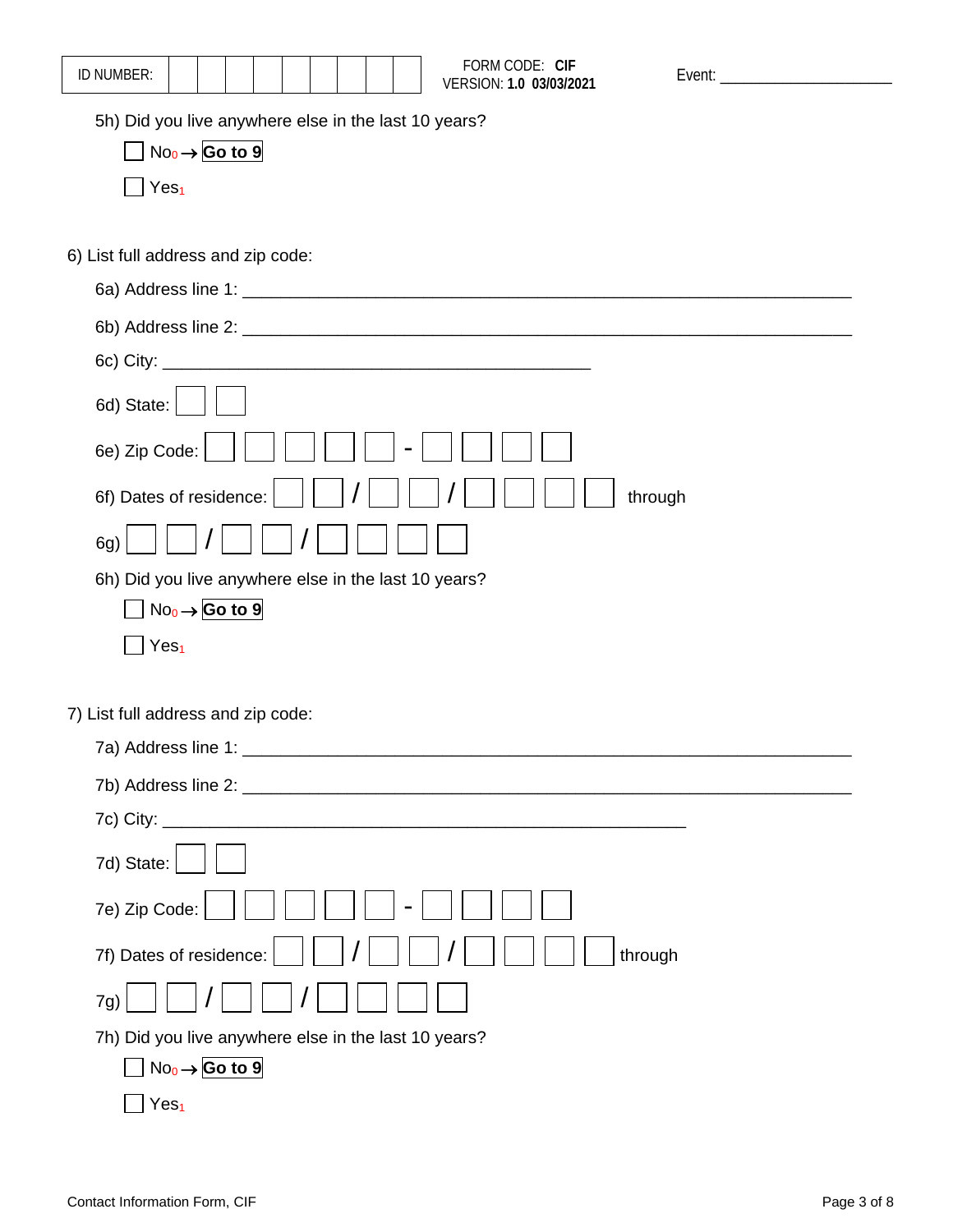| ID NUMBER:                                           |  |  |  |  | FORM CODE: CIF<br>VERSION: 1.0 03/03/2021 | Event: Event and the state of the state of the state of the state of the state of the state of the state of the state of the state of the state of the state of the state of the state of the state of the state of the state |  |
|------------------------------------------------------|--|--|--|--|-------------------------------------------|-------------------------------------------------------------------------------------------------------------------------------------------------------------------------------------------------------------------------------|--|
| 8) List full address and zip code:                   |  |  |  |  |                                           |                                                                                                                                                                                                                               |  |
|                                                      |  |  |  |  |                                           |                                                                                                                                                                                                                               |  |
|                                                      |  |  |  |  |                                           |                                                                                                                                                                                                                               |  |
|                                                      |  |  |  |  |                                           |                                                                                                                                                                                                                               |  |
| 8d) State:                                           |  |  |  |  |                                           |                                                                                                                                                                                                                               |  |
| 8e) Zip Code:                                        |  |  |  |  |                                           |                                                                                                                                                                                                                               |  |
| 8f) Dates of residence:                              |  |  |  |  |                                           | through                                                                                                                                                                                                                       |  |
| 8g)                                                  |  |  |  |  |                                           |                                                                                                                                                                                                                               |  |
| 8h) Did you live anywhere else in the last 10 years? |  |  |  |  |                                           |                                                                                                                                                                                                                               |  |
| No <sub>0</sub>                                      |  |  |  |  |                                           |                                                                                                                                                                                                                               |  |
| Yes <sub>1</sub>                                     |  |  |  |  |                                           |                                                                                                                                                                                                                               |  |

9) Please list the address where you lived the longest during your childhood:

| 9d) State:                    |        |                  |         |  |
|-------------------------------|--------|------------------|---------|--|
| 9e) Zip Code:                 |        |                  |         |  |
| 9f) Dates of residence:       |        |                  | through |  |
| 9g)                           |        |                  |         |  |
|                               |        |                  |         |  |
| 10) Primary Phone Number:     |        |                  |         |  |
|                               | $No_0$ | Yes <sub>1</sub> |         |  |
| 10a) May we call this number? |        |                  |         |  |
| 10b) May we text this number? |        |                  |         |  |
|                               |        |                  |         |  |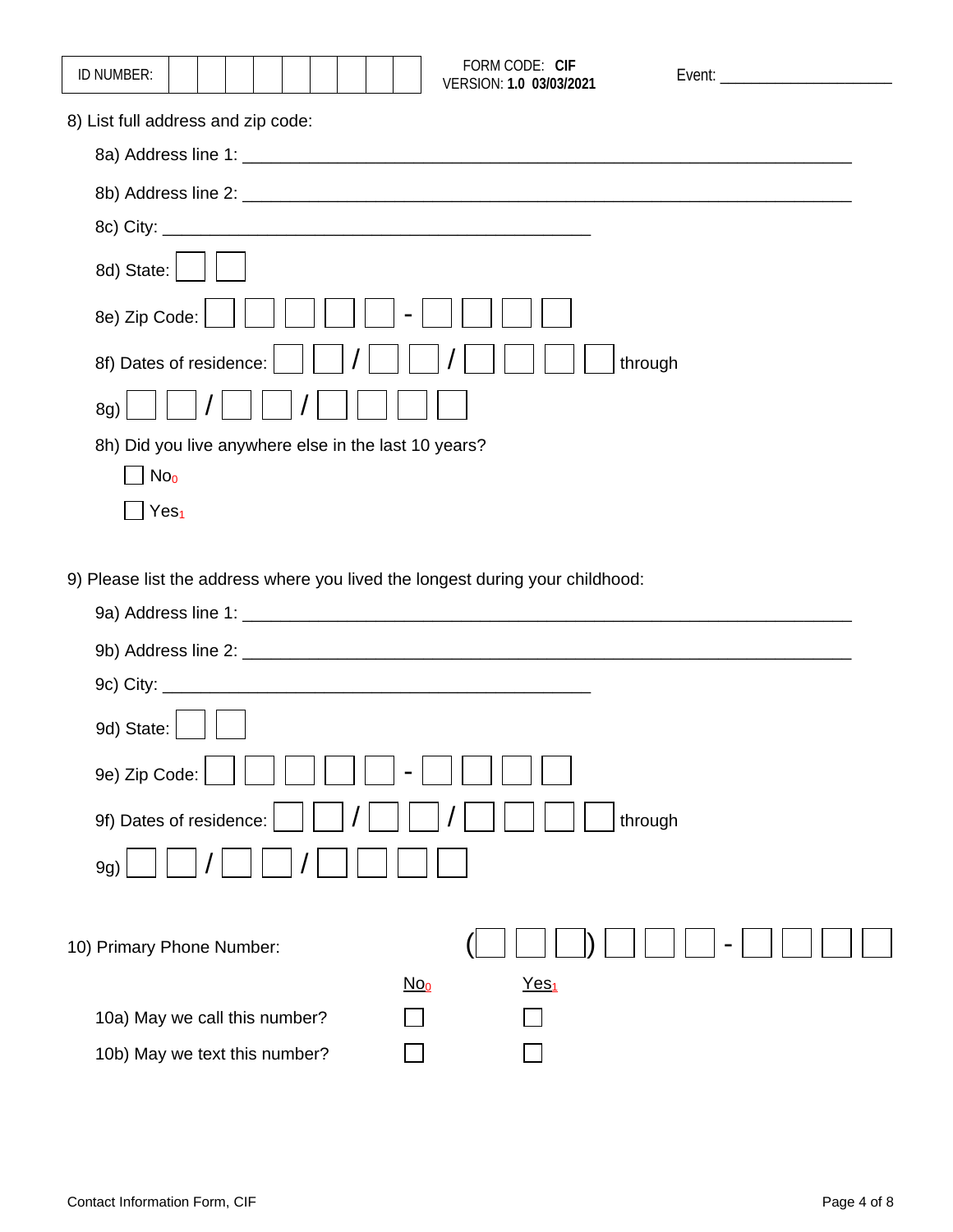| ID NUMBER:                                                     |        | FORM CODE: CIF<br>VERSION: 1.0 03/03/2021 | Event: $\_\_$ |  |  |  |  |  |  |
|----------------------------------------------------------------|--------|-------------------------------------------|---------------|--|--|--|--|--|--|
| 10c) What is the best time of day to reach you at this number? |        |                                           |               |  |  |  |  |  |  |
|                                                                | $No_0$ | Yes <sub>1</sub>                          |               |  |  |  |  |  |  |
| 10c1) Morning                                                  |        |                                           |               |  |  |  |  |  |  |
| 10c2) Afternoon                                                |        |                                           |               |  |  |  |  |  |  |
| 10c3) Evening                                                  |        |                                           |               |  |  |  |  |  |  |
| 11) Secondary Phone Number:                                    |        |                                           |               |  |  |  |  |  |  |
|                                                                | $No_0$ | Yes <sub>1</sub>                          |               |  |  |  |  |  |  |
| 11a) May we call this number?                                  |        |                                           |               |  |  |  |  |  |  |
| 11b) May we text this number?                                  |        |                                           |               |  |  |  |  |  |  |
| 11c) What is the best time of day to reach you at this number? |        |                                           |               |  |  |  |  |  |  |
|                                                                | $No_0$ | Yes <sub>1</sub>                          |               |  |  |  |  |  |  |
| 11c1) Morning                                                  |        |                                           |               |  |  |  |  |  |  |
| 11c2) Afternoon                                                |        |                                           |               |  |  |  |  |  |  |
| 11c3) Evening                                                  |        |                                           |               |  |  |  |  |  |  |
| 12) Tertiary Phone Number:                                     |        |                                           |               |  |  |  |  |  |  |
|                                                                | $No_0$ | Yes <sub>1</sub>                          |               |  |  |  |  |  |  |
| 12a) May we call this number?                                  |        |                                           |               |  |  |  |  |  |  |
| 12b) May we text this number?                                  |        |                                           |               |  |  |  |  |  |  |
| 12c) What is the best time of day to reach you at this number? |        |                                           |               |  |  |  |  |  |  |
|                                                                | $No_0$ | $Yes1$                                    |               |  |  |  |  |  |  |
| 12c1) Morning                                                  |        |                                           |               |  |  |  |  |  |  |
| 12c2) Afternoon                                                |        |                                           |               |  |  |  |  |  |  |
| 12c3) Evening                                                  |        |                                           |               |  |  |  |  |  |  |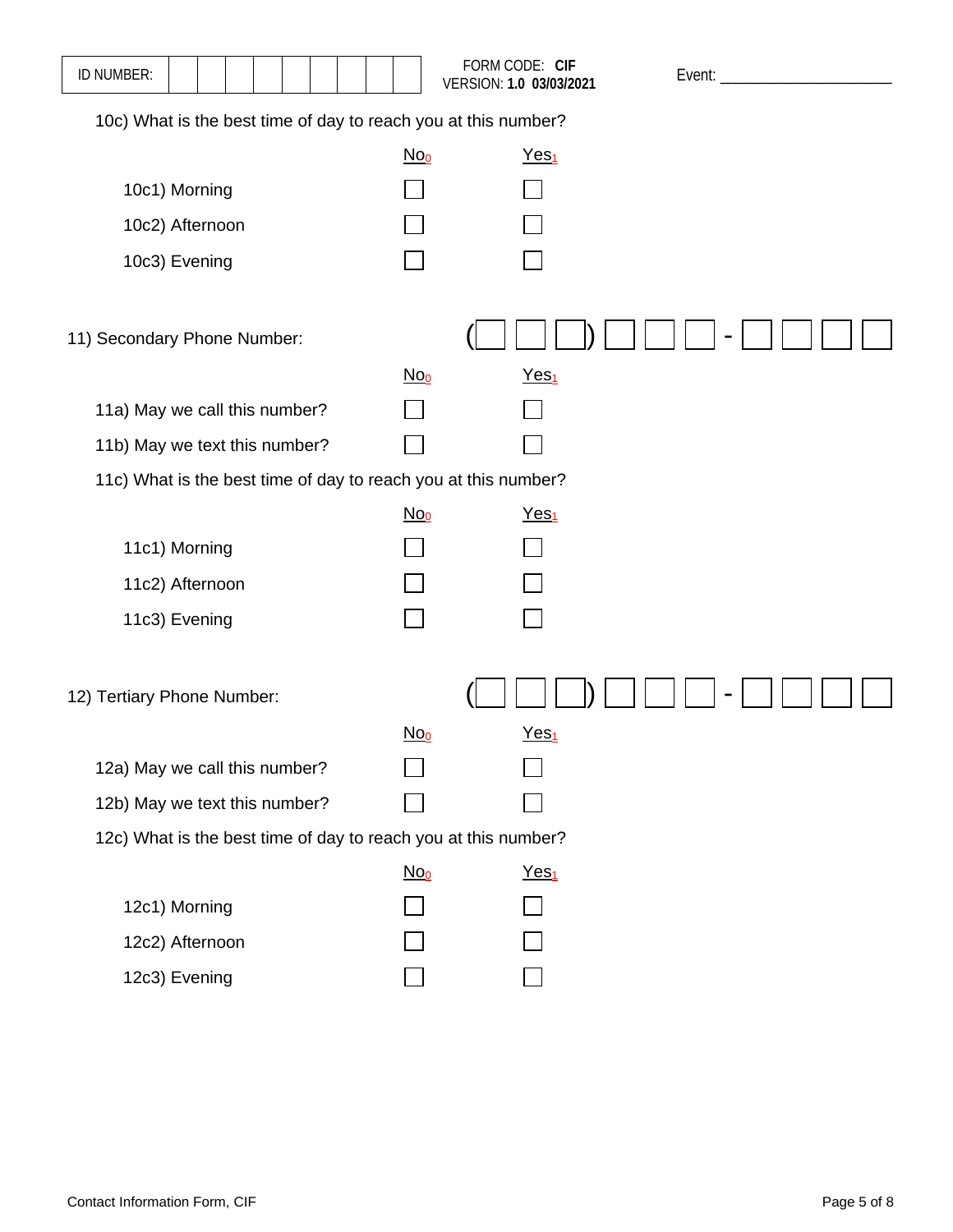| FORM CODE: CIF<br>ID NUMBER:<br>Event: __________________________<br>VERSION: 1.0 03/03/2021 |
|----------------------------------------------------------------------------------------------|
| <b>CONTACT1</b>                                                                              |
| 13a) Title: ________________                                                                 |
|                                                                                              |
|                                                                                              |
|                                                                                              |
|                                                                                              |
|                                                                                              |
| 15) Current home address of contact:                                                         |
|                                                                                              |
|                                                                                              |
|                                                                                              |
| 15d) State: $ $                                                                              |
| 15e) Zip Code:                                                                               |
| 16) Primary Phone Number:                                                                    |
| $\mathbf{N}$ $\mathbf{N}$<br>$\mathcal{L}$<br>17) Secondary Phone Number:                    |
|                                                                                              |
| <b>CONTACT 2</b>                                                                             |
| 19a) Title: _________________                                                                |
|                                                                                              |
|                                                                                              |
|                                                                                              |
|                                                                                              |
|                                                                                              |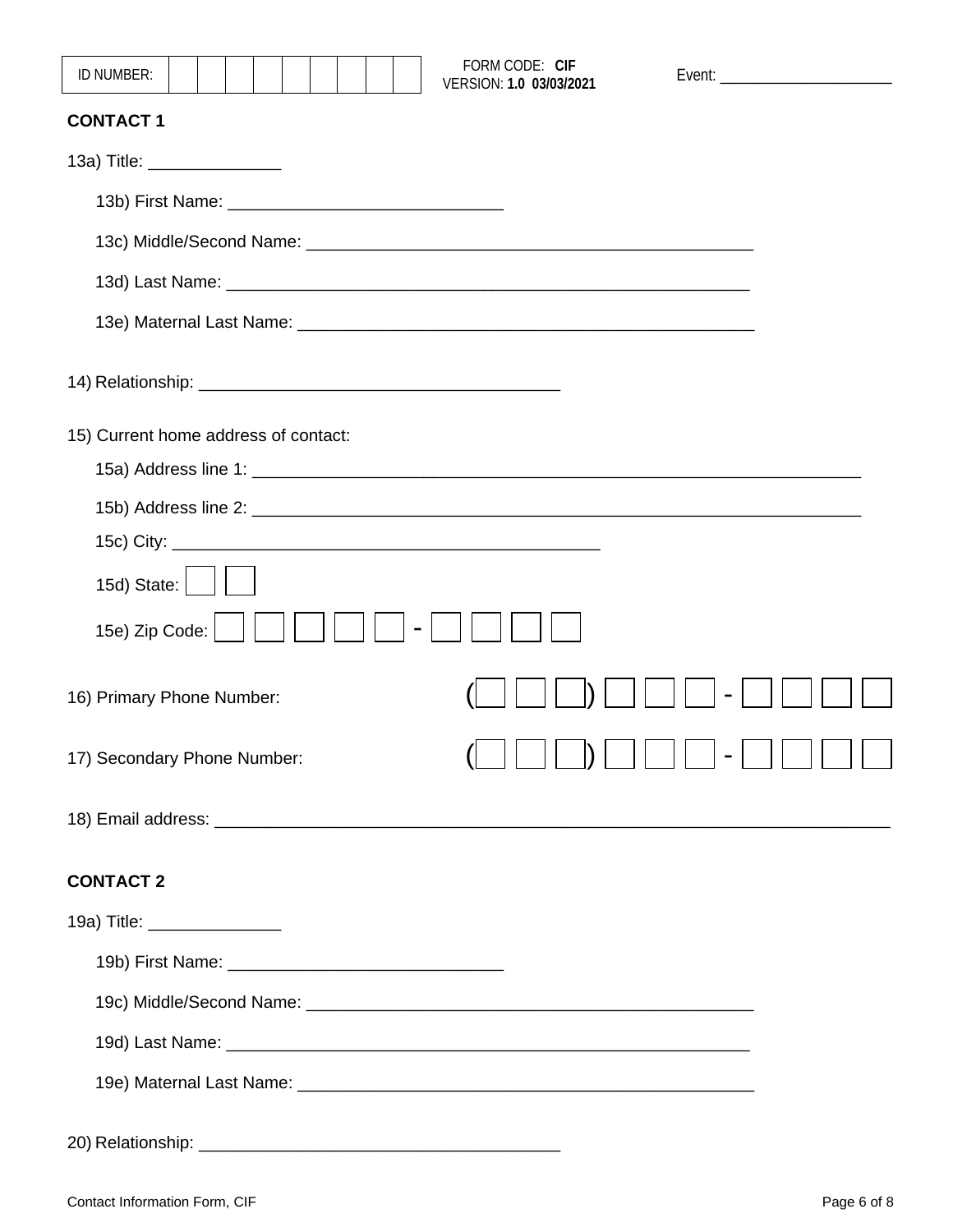| ID NUMBER:                           |  |  |  |  | FORM CODE: CIF<br>VERSION: 1.0 03/03/2021                                                                                                                                                                                      |  |  |
|--------------------------------------|--|--|--|--|--------------------------------------------------------------------------------------------------------------------------------------------------------------------------------------------------------------------------------|--|--|
| 21) Current home address of contact: |  |  |  |  |                                                                                                                                                                                                                                |  |  |
|                                      |  |  |  |  |                                                                                                                                                                                                                                |  |  |
|                                      |  |  |  |  |                                                                                                                                                                                                                                |  |  |
|                                      |  |  |  |  |                                                                                                                                                                                                                                |  |  |
| $21d)$ State: $\vert$                |  |  |  |  |                                                                                                                                                                                                                                |  |  |
| 21e) Zip Code:                       |  |  |  |  |                                                                                                                                                                                                                                |  |  |
| 22) Primary Phone Number:            |  |  |  |  |                                                                                                                                                                                                                                |  |  |
| 23) Secondary Phone Number:          |  |  |  |  |                                                                                                                                                                                                                                |  |  |
|                                      |  |  |  |  |                                                                                                                                                                                                                                |  |  |
| <b>CONTACT 3</b>                     |  |  |  |  |                                                                                                                                                                                                                                |  |  |
| 25a) Title: _________________        |  |  |  |  |                                                                                                                                                                                                                                |  |  |
|                                      |  |  |  |  |                                                                                                                                                                                                                                |  |  |
|                                      |  |  |  |  | 25c) Middle/Second Name: Law and Contract and Contract and Contract and Contract and Contract and Contract and Contract and Contract and Contract and Contract and Contract and Contract and Contract and Contract and Contrac |  |  |
| 25d) Last Name: _________            |  |  |  |  |                                                                                                                                                                                                                                |  |  |
|                                      |  |  |  |  |                                                                                                                                                                                                                                |  |  |
|                                      |  |  |  |  |                                                                                                                                                                                                                                |  |  |
| 27) Current home address of contact: |  |  |  |  |                                                                                                                                                                                                                                |  |  |
|                                      |  |  |  |  |                                                                                                                                                                                                                                |  |  |
|                                      |  |  |  |  |                                                                                                                                                                                                                                |  |  |
|                                      |  |  |  |  |                                                                                                                                                                                                                                |  |  |
| 27d) State:                          |  |  |  |  |                                                                                                                                                                                                                                |  |  |
| 27e) Zip Code:                       |  |  |  |  |                                                                                                                                                                                                                                |  |  |